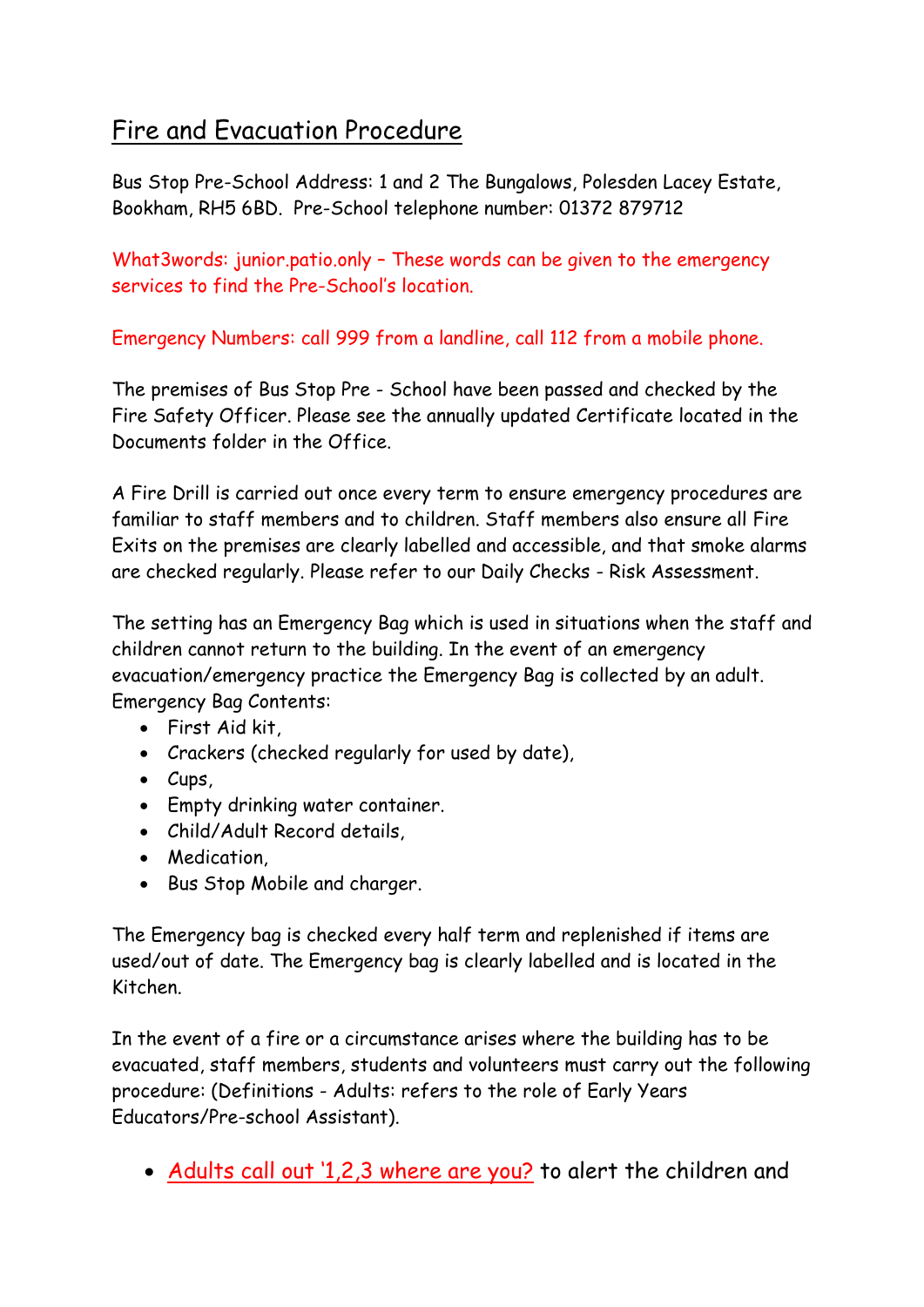adults of danger.

- Children find an adult,
- Adults call to children still playing 1, 2, 3 where are you?
- Children are counted as they reach an adult and supported to hold a partners hand,
- Adults to collect the Register, Visitors Book and Emergency bag located in the Kitchen and shout out "I have the register and Emergency bag" to alert adults,
- Adults escort the children to fire exits, children are counted as they exit. Please see building plan located on the wall above this procedure.
- Adult to walk the children to Assembly Point, through Route A, B or C. Route A is the priority Exit point.
- Children and adults in the rear garden can leave through the Emergency Rear Access – Route A and walk along next doors property's garden path to Assembly Point,
- Children and adults inside the Bungalow can leave through the kitchen Fire Exit and walk through the next doors front garden leading to the Assembly Point at the rear of the garden. Adult to shout out how many children they have with them "I have 3 children".
- Staff members to call names on the Register and check Visitors Book,
- Kelly/Kate to search the Cosy Room, Bug Rug and Busy Room, Dining Room, Children's/Adult toilet, both kitchens and garden for children /adults,
- Kelly/Kate to join the children/adults at Assembly Point,
- Emergency services are called '999' or 112 on settings mobile phone. If the Setting mobile is not available the telephone at Polesden Lacey Visitors Centre/next door neighbour can be used.
- Missing Child/Adult: Search the immediate outside area, recall register and check visitors book,
- Kelly/Kate to tell the emergency services immediately on their arrival of a missing child/adult.